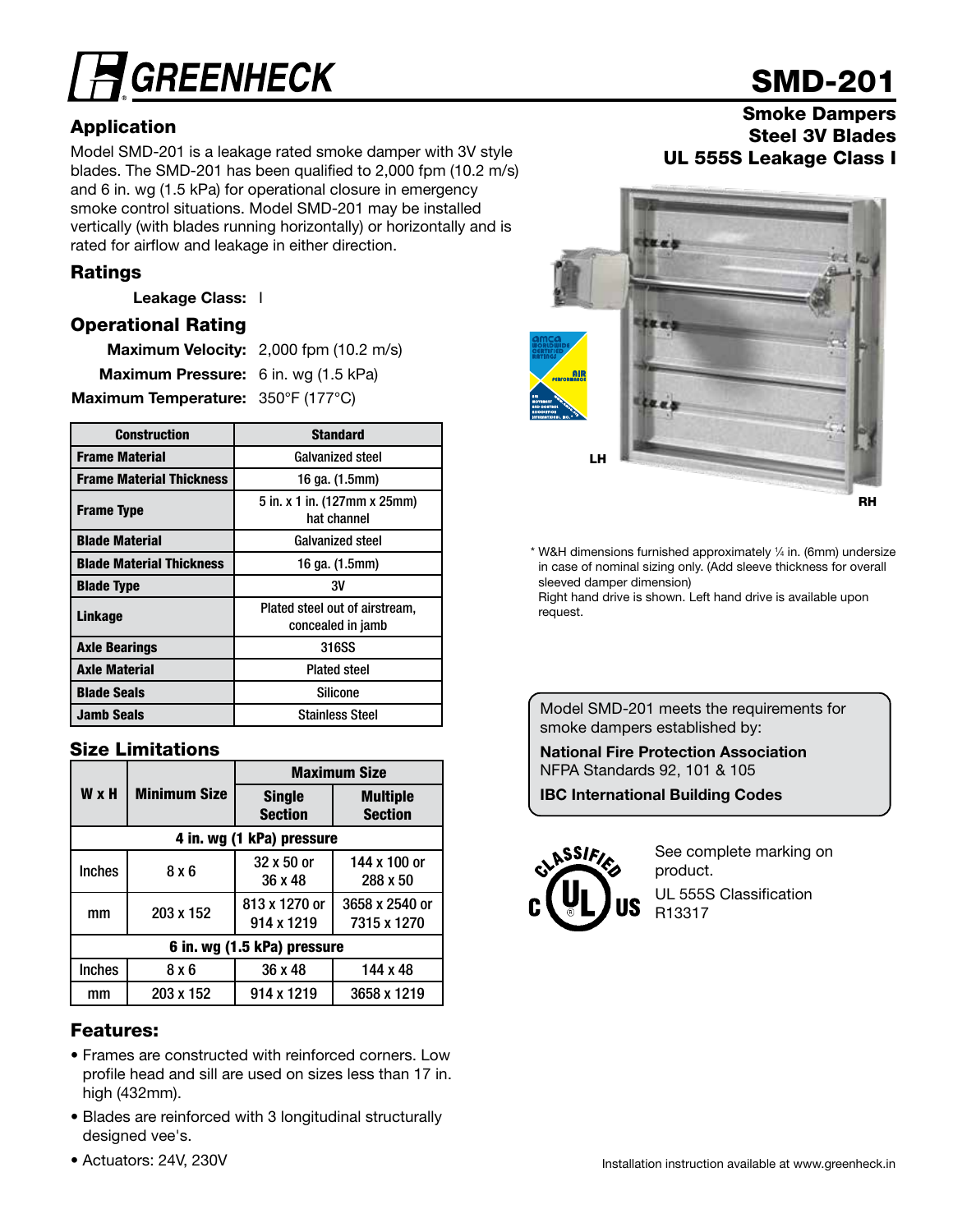## Options for SMD-201:

- Factory mounted accessories
	- POC Retaining angles
	- Quick connect breakaway connections
	- S & drive connections
	- TDF Flange
- OCI (Open closed indication switches)
- Transitions: R

# Pressure Drop Data

This pressure drop testing was conducted in accordance with AMCA Standard 500-D using the three configurations shown. All data has been corrected to represent standard air at a density of .075 lb/ft $^3$ (1.201 kg/m $^3$ ).

Actual pressure drop found in any HVAC system is a combination of many factors. This pressure drop information along with an analysis of other system influences should be used to estimate actual pressure losses for a damper installed in a given HVAC system.

## AMCA Test Figures

Figure 5.3 Illustrates a fully ducted damper. This configuration has the lowest pressure drop of the three test configurations because entrance and exit losses are minimized by straight duct runs upstream and downstream of the damper.

**Figure 5.2** Illustrates a ducted damper exhausting air into an open area. This configuration has a lower pressure drop than Figure 5.5 because entrance losses are minimized by a straight duct run upstream of the damper.

Figure 5.5 Illustrates a plenum mounted damper. This configuration has the highest pressure drop because of extremely high entrance and exit losses due to the sudden changes of area in the system.



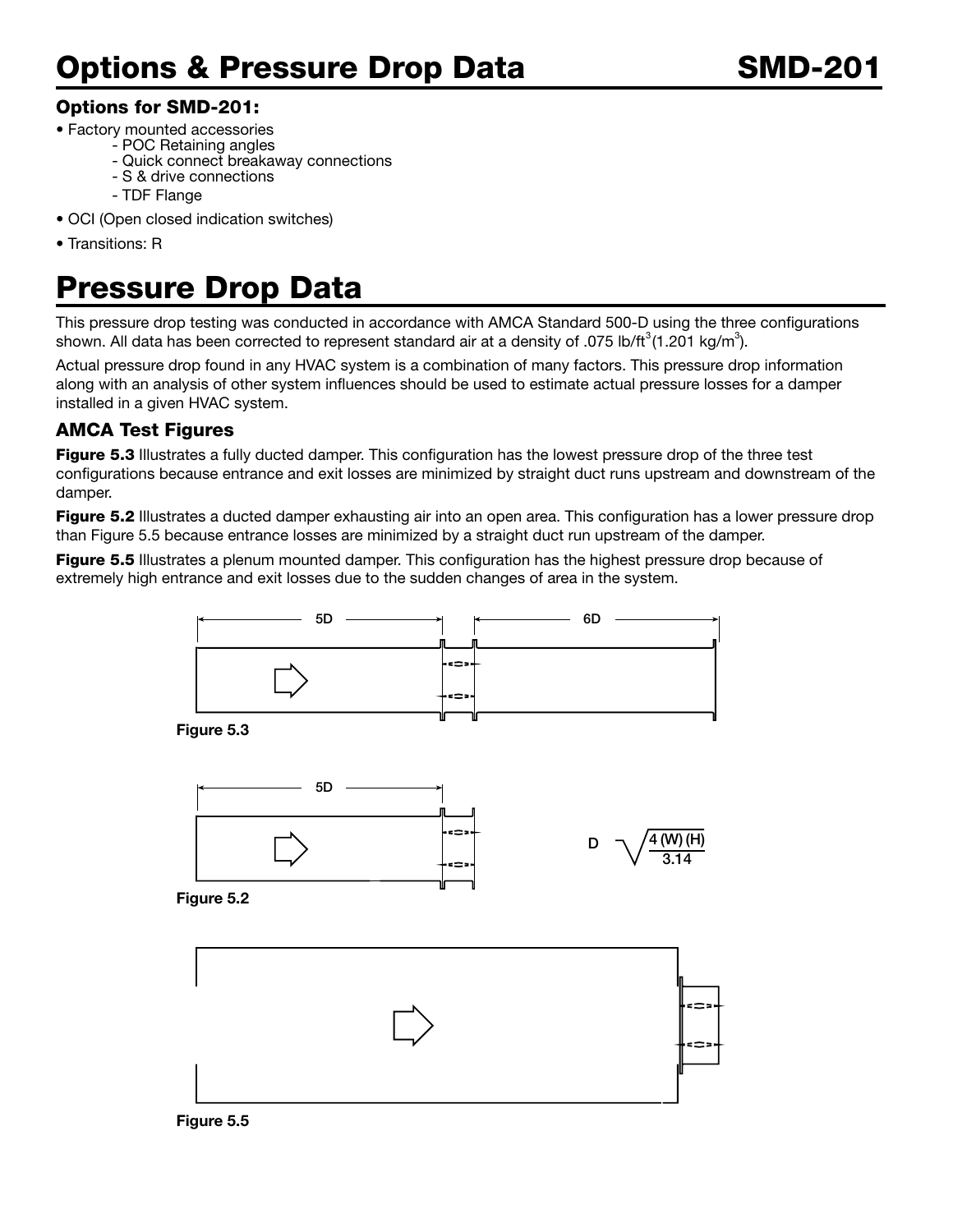## Pressure Drop SMD-201

Velocity (fpm) Pressure Drop Velocity (fpm)

### AMCA Figure 5.2



#### 12 in. x 12 in. (305mm x 305mm) 24 in. x 24 in. (610mm x 610mm) 36 in. x 36 in. (914mm x 914mm) 12 in. x 48 in. (305mm x 1219mm)

| city (fpm) | <b>Pressure Drop</b><br>(in. wg) | Velocity (fpm) | Pressure Drop<br>(in.wg) | Velocity (fpm) | Pressure Drop<br>(in. <i>wg</i> ) | Velocity (fpm) | <b>Pressure Drop</b><br>(in.wg) |
|------------|----------------------------------|----------------|--------------------------|----------------|-----------------------------------|----------------|---------------------------------|
| 500        | 0.04                             | 500            | 0.02                     | 500            | 0.01                              | 500            | 0.01                            |
| 1000       | 0.14                             | 1000           | 0.07                     | 1000           | 0.04                              | 1000           | 0.06                            |
| 1500       | 0.31                             | 1500           | 0.16                     | 1500           | 0.09                              | 1500           | 0.13                            |
| 2000       | 0.55                             | 2000           | 0.29                     | 2000           | 0.16                              | 2000           | 0.23                            |
| 2500       | 0.86                             | 2500           | 0.45                     | 2500           | 0.25                              | 2500           | 0.36                            |
| 3000       | 1.24                             | 3000           | 0.65                     | 3000           | 0.36                              | 3000           | 0.52                            |
| 3500       | 1.69                             | 3500           | 0.89                     | 3500           | 0.49                              | 3500           | 0.70                            |
| 4000       | 2.20                             | 4000           | 1.16                     | 4000           | 0.64                              | 4000           | 0.92                            |

#### 48 in. x 12 in. (1219mm x 305mm)

| <b>Velocity (fpm)</b> | <b>Pressure Drop</b><br>$(in. wq)$ |
|-----------------------|------------------------------------|
| 500                   | 0.03                               |
| 1000                  | 0.10                               |
| 1500                  | 0.23                               |
| 2000                  | 0.41                               |
| 2500                  | 0.63                               |
| 3000                  | 0.91                               |
| 3500                  | 1.24                               |
| 4000                  | 1.62                               |

### AMCA Figure 5.3



12 in. x 12 in. (305mm x 305mm) 24 in. x 24 in. (610mm x 610mm) 36 in. x 36 in. (914mm x 914mm) 12 in. x 48 in. (305mm x 1219mm)

| <b>Velocity (fpm)</b> | <b>Pressure Drop</b><br>(in. <i>wq</i> ) |
|-----------------------|------------------------------------------|
| 500                   | 0.02                                     |
| 1000                  | 0.09                                     |
| 1500                  | 0.20                                     |
| 2000                  | 0.36                                     |
| 2500                  | 0.56                                     |
| 3000                  | 0.81                                     |
| 3500                  | 1.10                                     |
| 4000                  | 1 44                                     |

#### 5D (in. wg) Velocity (fpm) **Pressure Drop**

| 'elocity (fpm) | (in. wg) |
|----------------|----------|
| 500            | 0.01     |
| 1000           | 0.04     |
| 1500           | 0.09     |
| 2000           | 0.16     |
| 2500           | 0.25     |
| 3000           | 0.35     |
| 3500           | 0.48     |
| 4000           | 0.63     |

| city (fpm) | Pressure Drop<br>(in. <i>wg</i> ) | Velocity (fpm) | <b>Pressure Drop</b><br>(in.wg) | Velocity (fpm) | Pressure Drop<br>(in. <i>wg</i> ) | Velocity (fpm) | Pressure<br>(in. w) |
|------------|-----------------------------------|----------------|---------------------------------|----------------|-----------------------------------|----------------|---------------------|
| 500        | 0.02                              | 500            | 0.01                            | 500            | 0.01                              | 500            | 0.01                |
| 1000       | 0.09                              | 1000           | 0.04                            | 1000           | 0.03                              | 1000           | 0.04                |
| 1500       | 0.20                              | 1500           | 0.09                            | 1500           | 0.06                              | 1500           | 0.10                |
| 2000       | 0.36                              | 2000           | 0.16                            | 2000           | 0.11                              | 2000           | 0.17                |
| 2500       | 0.56                              | 2500           | 0.25                            | 2500           | 0.17                              | 2500           | 0.27                |
| 3000       | 0.81                              | 3000           | 0.35                            | 3000           | 0.24                              | 3000           | 0.39                |
| 3500       | 1.10                              | 3500           | 0.48                            | 3500           | 0.33                              | 3500           | 0.53                |
| 4000       | .44                               | 4000           | 0.63                            | 4000           | 0.42                              | 4000           | 0.70                |

| <b>Velocity (fpm)</b> | <b>Pressure Drop</b><br>$(in.$ wg $)$ |
|-----------------------|---------------------------------------|
| 500                   | 0.01                                  |
| 1000                  | 0.04                                  |
| 1500                  | 0.10                                  |
| 2000                  | 0.17                                  |
| 2500                  | 0.27                                  |
| 3000                  | 0.39                                  |
| 3500                  | 0.53                                  |
| 4000                  | 0.70                                  |

#### 48 in. x 12 in. (1219mm x 305mm)

| <b>Velocity (fpm)</b> | <b>Pressure Drop</b><br>$(in.$ wg $)$ |
|-----------------------|---------------------------------------|
| 500                   | 0.02                                  |
| 1000                  | 0.07                                  |
| 1500                  | 0.16                                  |
| 2000                  | 0.29                                  |
| 2500                  | 0.45                                  |
| 3000                  | 0.64                                  |
| 3500                  | 0.88                                  |
| 4000                  | 1.14                                  |

### AMCA Figure 5.5

**Velocity (fpm)**

**Pressure** Drop<br>(in. wg)



**Pressure Drop**  $(in. wg)$ 



### 12 in. x 12 in. (305mm x 305mm) 24 in. x 24 in. (610mm x 610mm) 36 in. x 36 in. (914mm x 914mm) 12 in. x 48 in. (305mm x 1219mm)

| city (fpm) | <b>Pressure Drop</b><br>(in.wg) | Velocity (fpm) | <b>Pressure Drop</b><br>(in. wg) | Velocity (fpm) | <b>Pressure Drop</b><br>(in.wg) | Velocity (fpm) | <b>Pressure Drop</b><br>(in. <i>wg</i> ) |
|------------|---------------------------------|----------------|----------------------------------|----------------|---------------------------------|----------------|------------------------------------------|
| 500        | 0.06                            | 500            | 0.03                             | 500            | 0.03                            | 500            | 0.03                                     |
| 1000       | 0.22                            | 1000           | 0.14                             | 1000           | 0.12                            | 1000           | 0.13                                     |
| 1500       | 0.50                            | 1500           | 0.31                             | 1500           | 0.26                            | 1500           | 0.30                                     |
| 2000       | 0.89                            | 2000           | 0.54                             | 2000           | 0.46                            | 2000           | 0.53                                     |
| 2500       | 1.39                            | 2500           | 0.85                             | 2500           | 0.73                            | 2500           | 0.83                                     |
| 3000       | 2.00                            | 3000           | 1.22                             | 3000           | 1.05                            | 3000           | 1.19                                     |
| 3500       | 2.72                            | 3500           | .66                              | 3500           | 1.42                            | 3500           | 1.62                                     |
| 4000       | 3.55                            | 4000           | 2.17                             | 4000           | 1.86                            | 4000           | 2.11                                     |

### 48 in. x 12 in. (1219mm x 305mm)

| <b>Velocity (fpm)</b> | <b>Pressure Drop</b><br>$(in.$ wg $)$ |
|-----------------------|---------------------------------------|
| 500                   | 0.04                                  |
| 1000                  | 0.17                                  |
| 1500                  | 0.38                                  |
| 2000                  | 0.67                                  |
| 2500                  | 1.04                                  |
| 3000                  | 1.50                                  |
| 3500                  | 2.05                                  |
| 4000                  | 2.67                                  |



**Pressure** Drop<br>(in. wg)

Greenheck India Private Limited certifies that the model SMD-201 shown herein is licensed to bear the AMCA Seal. The ratings shown are based on tests and procedures performed in accordance with AMCA Publication 511 and comply with the requirements of the AMCA Certified Ratings Programs. The AMCA Certified Ratings Seal applies to air performance ratings only.

| op | <b>Velocity (fpm)</b> | Pressu |
|----|-----------------------|--------|
|    | 500                   |        |
|    | 1000                  |        |
|    | 1500                  |        |
|    | 2000                  |        |
|    | 2500                  |        |
|    | 3000                  |        |
|    | 3500                  |        |
|    | 4000                  |        |



#### 2000 | 0.55 | | 2000 | 0.29 | | 2000 | 0.16 | | 2000 | 0.23 2500 0.86 2500 0.45 2500 0.25 2500 0.36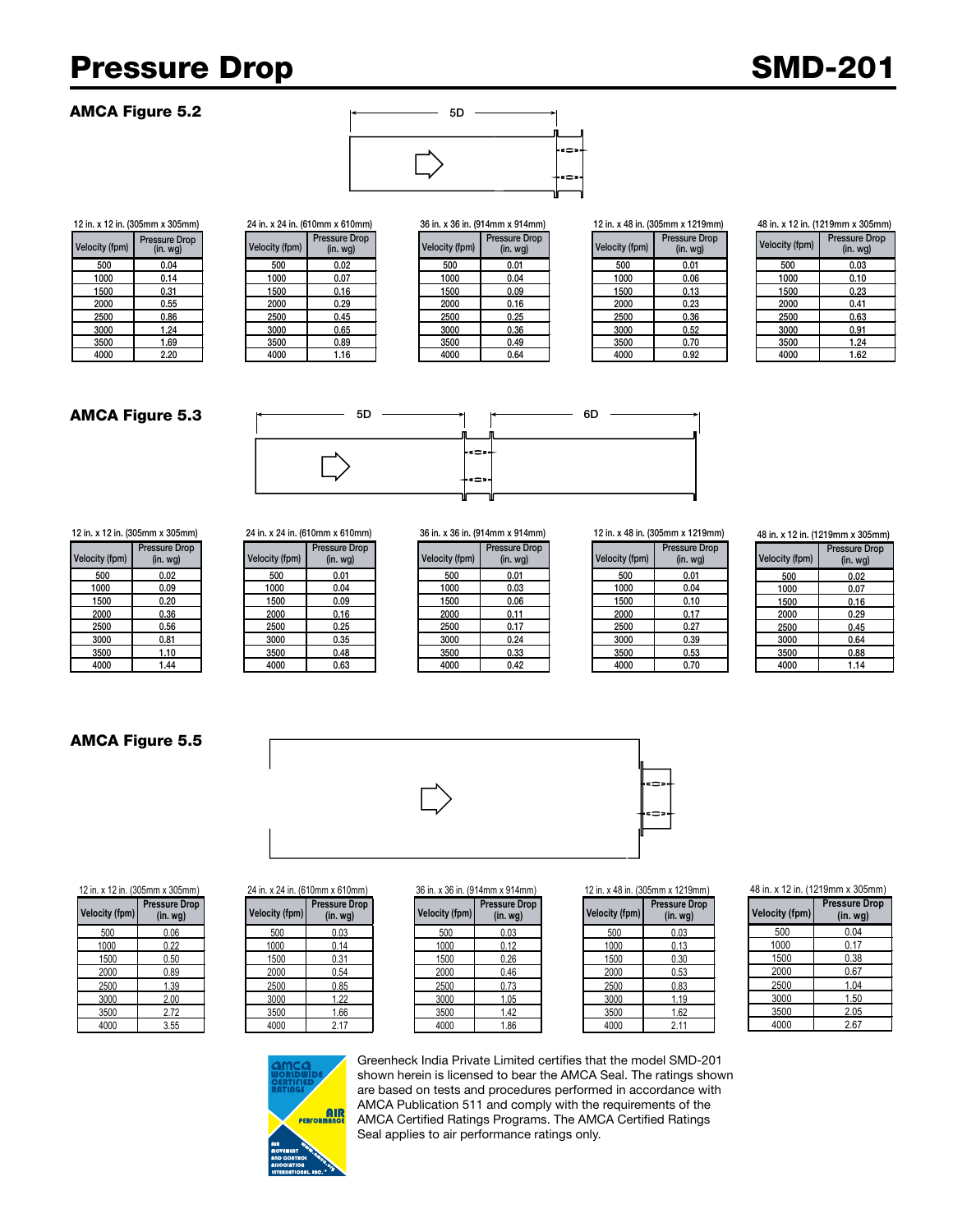## Actuators and Accessories Space Envelopes

Externally mounted actuators always require space outside of the damper sleeve. The "S" dimension illustrates the clearance required for various available actuators.

On dampers less than 18 in. (457mm) high, actuators may also require clearances above and/or below the sleeve. "B" and "T" dimensions are *worst-case* clearance requirements for some dampers less than 18 in. (457mm) high. All damper sizes under 18 in. (457mm) high do not require these worst case clearances. If space availability above or below the damper sleeve is limited, each damper size should be individually evaluated.





T\*

|                                | B*<br>T*                                   |                           | S             |               |  |  |
|--------------------------------|--------------------------------------------|---------------------------|---------------|---------------|--|--|
| <b>Actuator Type/Model</b>     | With                                       | With                      | Piggyback     |               |  |  |
|                                | <b>RRL, RRL/OCI</b>                        | <b>RRL, RRL/OCI</b>       | No            | Yes           |  |  |
| 24 Volt AC                     |                                            |                           |               |               |  |  |
| FSAF24 (-S) Belimo             | $\frac{1}{2}$ in. (13mm)                   | $9^{13}/_{16}$ in (249mm) | 6 in. (152mm) | NA.           |  |  |
| FSTF24 (-S) Belimo             | 7 <sup>11</sup> / <sub>16</sub> in (195mm) | $\frac{1}{2}$ in. (13mm)  | 6 in. (152mm) | NA.           |  |  |
| FSLF24 (-S) Belimo             | 7 <sup>11</sup> / <sub>16</sub> in (195mm) | 0                         | 6 in. (152mm) | NA.           |  |  |
| FSNF24 (-S) Belimo             | $\frac{1}{2}$ in. (13mm)                   | $9^{13}/_{16}$ in (249mm) | 6 in. (152mm) | 9 in. (229mm) |  |  |
| <b>MS8X09 Series Honeywell</b> | $\frac{1}{2}$ in. (13mm)                   | $8\frac{1}{2}$ in (216mm) | 6 in. (152mm) | NA.           |  |  |
| <b>MS8120 Series Honeywell</b> | $\frac{1}{2}$ in. (13mm)                   | $9^{13}/_{16}$ in (249mm) | 6 in. (152mm) | 9 in. (229m)  |  |  |
| 230 Volt AC                    |                                            |                           |               |               |  |  |
| FSLF230 (-S) Belimo            | 7 <sup>11</sup> / <sub>16</sub> in (195mm) | 0                         | 6 in. (152mm) | NA.           |  |  |
| FSNF230 (-S) Belimo            | $\frac{1}{2}$ in. (13mm)                   | $9^{13}/_{16}$ in (249mm) | 6 in. (152mm) | 9 in. (229mm) |  |  |
| FSTF230 (-S) Belimo            | 7 <sup>11</sup> / <sub>16</sub> in (195mm) | $\frac{1}{2}$ in. (13mm)  | 6 in. (152mm) | NA.           |  |  |
| <b>MS4X09 Series Honeywell</b> | $\frac{1}{2}$ in. (13mm)                   | $8\frac{1}{2}$ in (216mm) | 6 in. (152mm) | NA.           |  |  |
| <b>MS4620 Series Honeywell</b> | $\frac{1}{2}$ in. (13mm)                   | $9^{13}/_{16}$ in (249mm) | 6 in. (152mm) | 9 in. (229mm) |  |  |

\* For dampers 18 in. (457mm) or more in height these dimensions are 0 in. (0mm)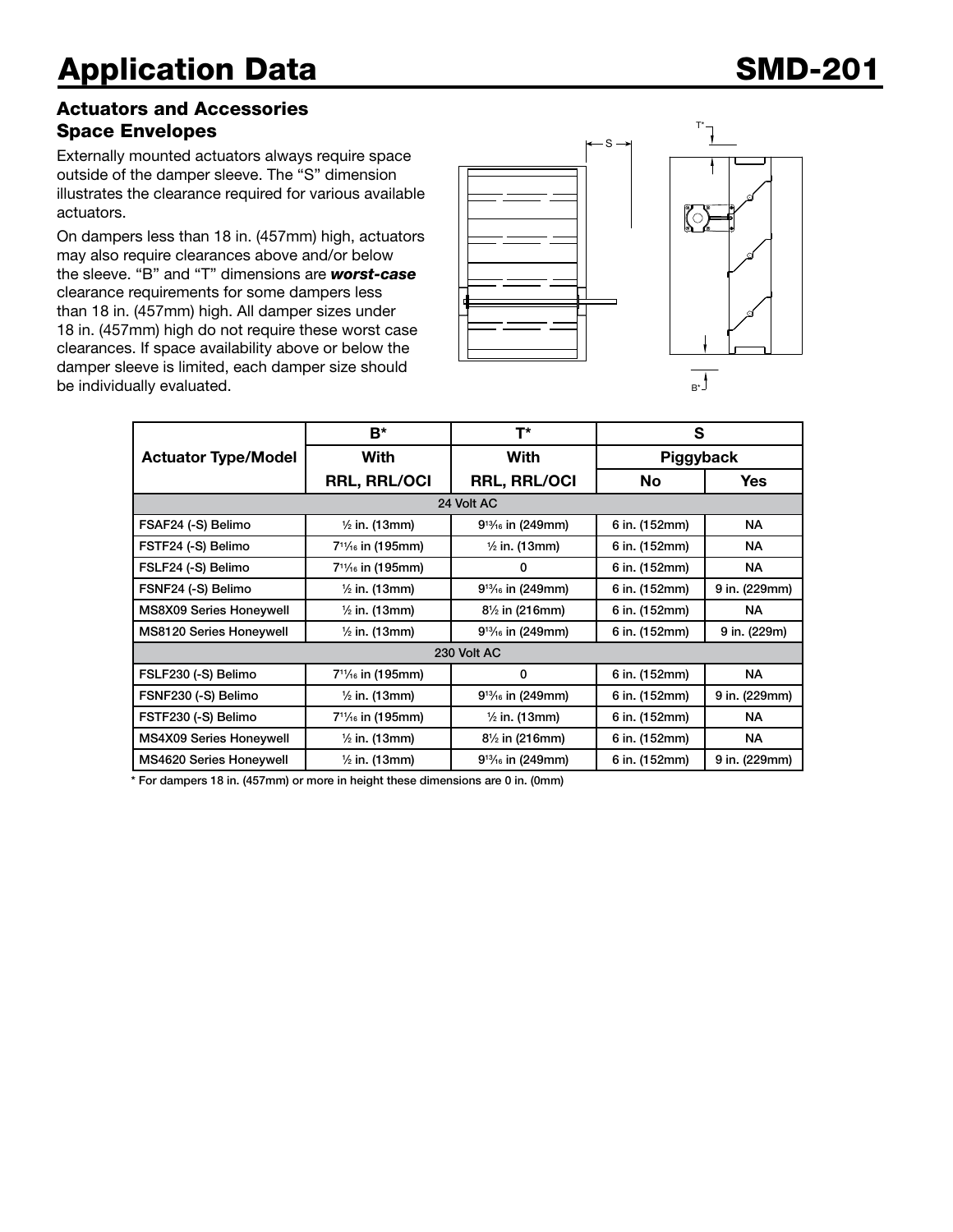## Damper Sideplate and Sleeve Dimensional Data

The drawings illustrate the factory standard sideplate and sleeve mountings for the SMD-201. The standard "A" dimensions listed in the table provide adequate space for the mounting of actuators and controls.

If space constraints are a problem the "A" dimension can be varied between 6 in. (152mm) and 16 in. (406mm).



|                                                    | "A" Dimension   |                |                  |  |
|----------------------------------------------------|-----------------|----------------|------------------|--|
| in. $(mm)$                                         | <b>Standard</b> | <b>Maximum</b> | <b>Sideplate</b> |  |
| All Dampers                                        | 7 % in. (183)   | 16 (406)       | $6\%$ (157)      |  |
| When Height is<br>11 in. (279) or<br>less with OCI | 12 (305)        | 16 (406)       | 12 (305)         |  |

NOTE: Entire damper frame is not required to be installed within the wall.



## Damper Sizing Information

Dampers larger than maximum single section size are supplied as a factory assembly of two or more sections of equal size. The following figures show maximum damper section size and assembly configurations for multi-section dampers.